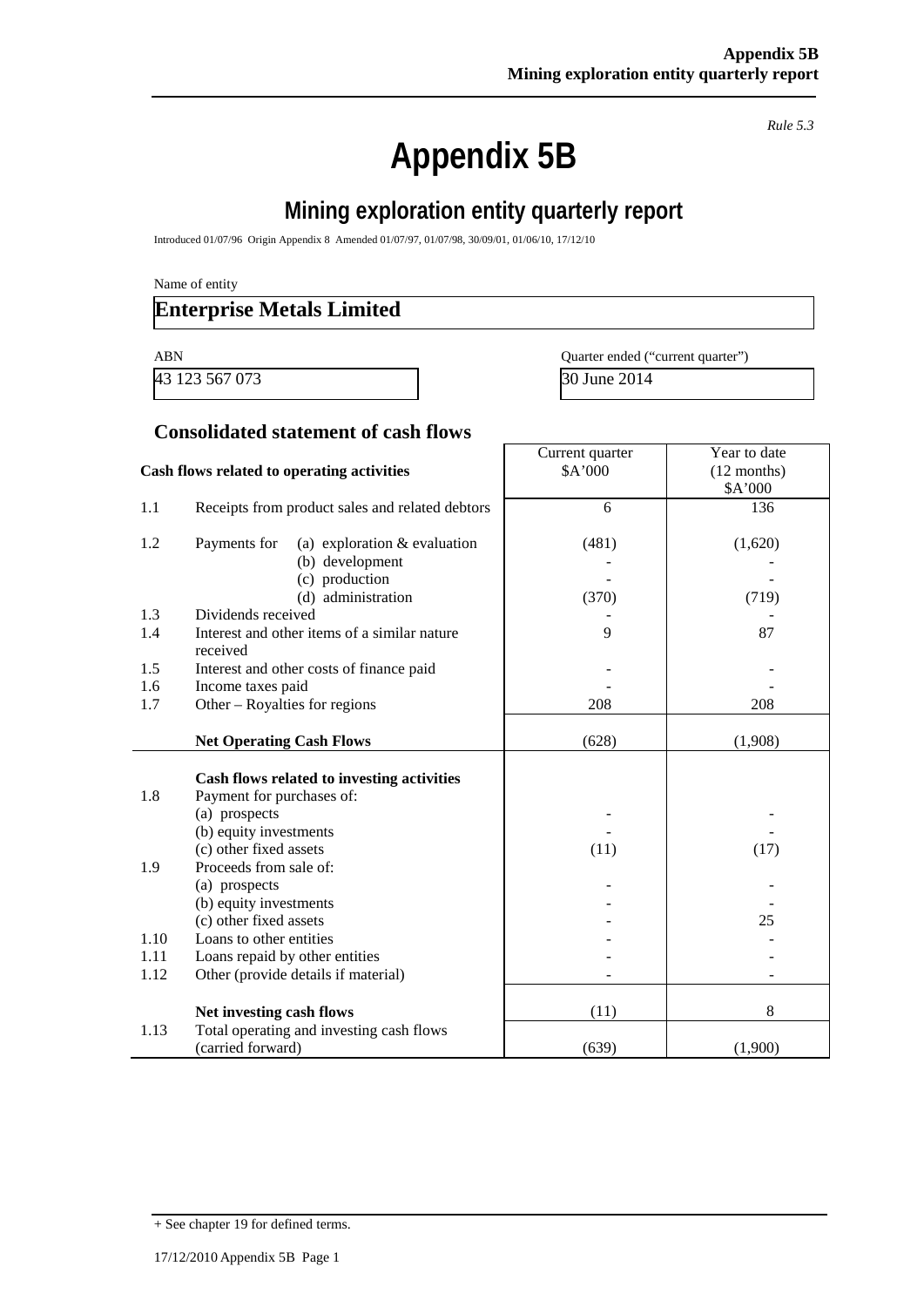#### **Appendix 5B Mining exploration entity quarterly report**

| 1.13 | Total operating and investing cash flows      |       |         |
|------|-----------------------------------------------|-------|---------|
|      | (brought forward)                             | (639) | (1,900) |
|      |                                               |       |         |
|      | Cash flows related to financing activities    |       |         |
| 1.14 | Proceeds from issues of shares, options, etc. | 1,318 | 2,394   |
| 1.15 | Proceeds from sale of forfeited shares        |       |         |
| 1.16 | Proceeds from borrowings                      |       |         |
| 1.17 | Repayment of borrowings                       |       |         |
| 1.18 | Dividends paid                                |       |         |
| 1.19 | Other (Expenses of raising)                   | (41)  | (109)   |
|      | Net financing cash flows                      | 1,277 | 2,285   |
|      |                                               |       |         |
|      | Net increase (decrease) in cash held          | 638   | 385     |
|      |                                               |       |         |
| 1.20 | Cash at beginning of quarter/year to date     | 1,332 | 1,585   |
| 1.21 | Exchange rate adjustments to item 1.20        |       |         |
| 1.22 | Cash at end of quarter                        | 1.970 | 1.970   |

### **Payments to directors of the entity and associates of the directors Payments to related entities of the entity and associates of the related entities**

|      |                                                                  | Current quarter<br>\$A'000 |
|------|------------------------------------------------------------------|----------------------------|
| 1.23 | Aggregate amount of payments to the parties included in item 1.2 | 127                        |
| 1.24 | Aggregate amount of loans to the parties included in item 1.10   | -                          |

1.25 Explanation necessary for an understanding of the transactions \$58k paid to Directors for Director and Consulting Fees. \$69k paid to XServ Pty Ltd, a geological consulting company related to Mr Dermot Ryan, a Director of Enterprise Metals Limited.

### **Non-cash financing and investing activities**

- 2.1 Details of financing and investing transactions which have had a material effect on consolidated assets and liabilities but did not involve cash flows
- 2.2 Details of outlays made by other entities to establish or increase their share in projects in which the reporting entity has an interest

#### **Financing facilities available**

*Add notes as necessary for an understanding of the position.*

|     |                             | Amount available | Amount used |
|-----|-----------------------------|------------------|-------------|
|     |                             | \$A'000          | \$A'000     |
| 3.1 | Loan facilities             | Nil              | Nil         |
| 3.2 | Credit standby arrangements | Nil              | Nil         |

<sup>+</sup> See chapter 19 for defined terms.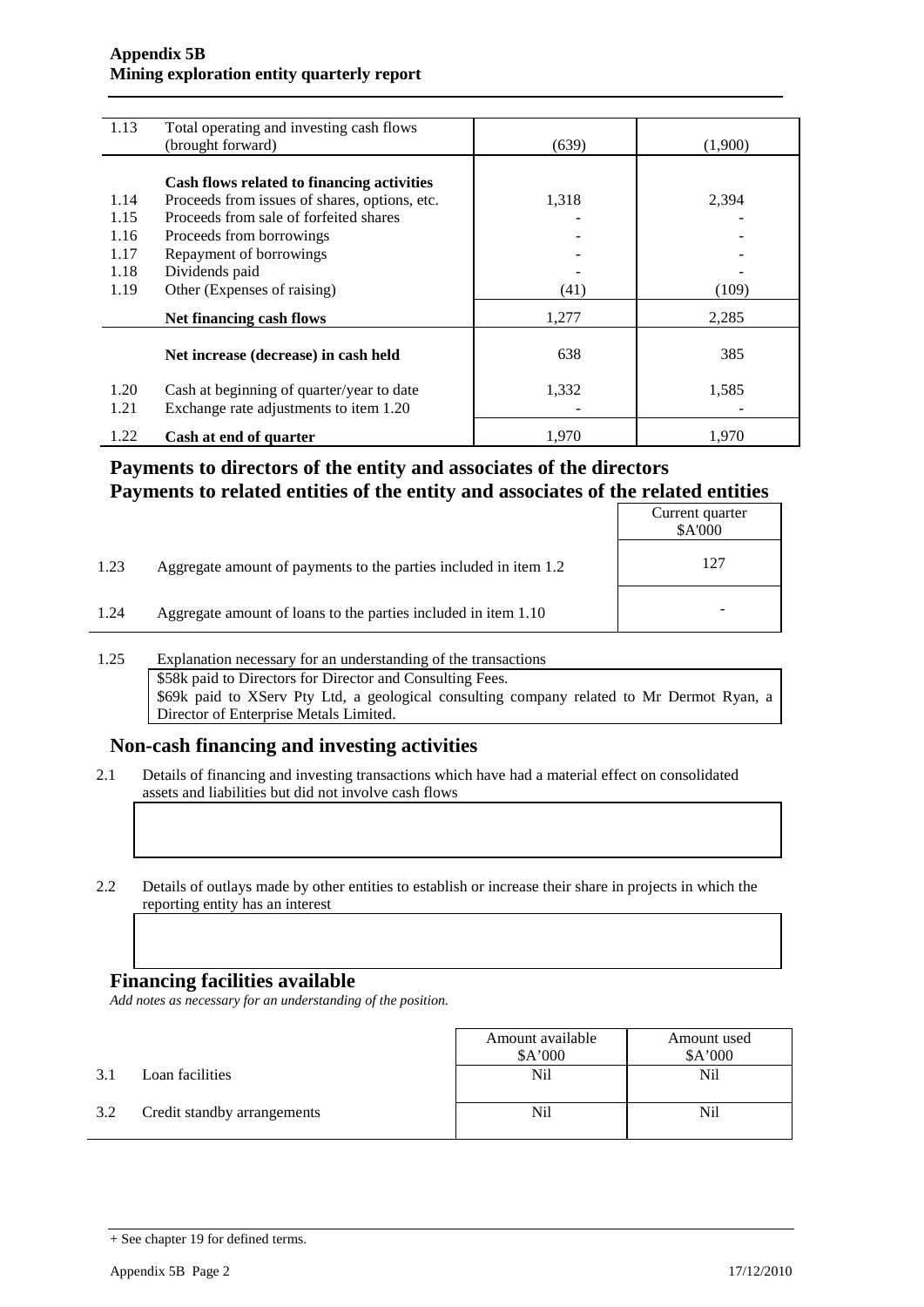### **Estimated cash outflows for next quarter**

|     |                            | \$A'000 |  |  |  |
|-----|----------------------------|---------|--|--|--|
| 4.1 | Exploration and evaluation | 450     |  |  |  |
|     |                            |         |  |  |  |
| 4.2 | Development                | -       |  |  |  |
| 4.3 | Production                 |         |  |  |  |
|     |                            |         |  |  |  |
| 4.4 | Administration             | 150     |  |  |  |
|     |                            |         |  |  |  |
|     |                            |         |  |  |  |
|     | <b>Total</b>               | 600     |  |  |  |

# **Reconciliation of cash**

| Reconciliation of cash at the end of the quarter (as<br>shown in the consolidated statement of cash flows) to<br>the related items in the accounts is as follows. |                                                  | Current quarter<br>A'000 | Previous quarter<br>\$A'000 |
|-------------------------------------------------------------------------------------------------------------------------------------------------------------------|--------------------------------------------------|--------------------------|-----------------------------|
| 5.1                                                                                                                                                               | Cash on hand and at bank                         | 1,970                    | 1,332                       |
| 5.2                                                                                                                                                               | Deposits at call                                 |                          |                             |
| 5.3                                                                                                                                                               | Bank overdraft                                   |                          |                             |
| 5.4                                                                                                                                                               | Other (provide details)                          |                          |                             |
|                                                                                                                                                                   | <b>Total: cash at end of quarter</b> (item 1.22) | 1,970                    | 1.322                       |

# **Changes in interests in mining tenements**

|     |                              |                       |                               | Interest at |                |
|-----|------------------------------|-----------------------|-------------------------------|-------------|----------------|
| 6.1 | Interests in mining          | <b>Tenement</b>       | Nature of interest            |             | Interest at    |
|     | tenements relinquished,      | reference             | (note (2))                    | beginning   | end of         |
|     | reduced or lapsed            |                       |                               | of quarter  | quarter        |
|     | Surrendered                  | E69/2607              | <b>Enterprise Metals Ltd</b>  | 100%        | $0\%$          |
|     | <b>Application Withdrawn</b> | E59/2021              | <b>Enterprise Metals Ltd</b>  | 100%        | $0\%$          |
|     | <b>Application Withdrawn</b> | E59/2074              | Enterprise Gold Pty Ltd       | 100%        | $0\%$          |
|     | <b>Application Withdrawn</b> | E51/1613              | <b>Enterprise Metals Ltd</b>  | 100\%       | $0\%$          |
|     | Surrendered                  | P <sub>20</sub> /2155 | Enterprise Gold Pty Ltd       | 100%        | $0\%$          |
|     |                              |                       |                               |             |                |
|     |                              |                       |                               |             |                |
|     | mining<br>Interests<br>in    | Tenement              | Current Registered Holder;    | Interest at | Interest<br>at |
| 6.2 | tenements acquired           | reference             |                               | beginning   | end<br>of      |
|     |                              |                       |                               | of quarter  | quarter        |
|     | Application                  | E59/2076              | Enterprise Gold Pty Ltd       | $0\%$       | 100%           |
|     | Application                  | E51/1646              | <b>Enterprise Metals Ltd</b>  | 0%          | 100%           |
|     | Application                  | E51/1638              | <b>Enterprise Metals Ltd</b>  | 0%          | 100%           |
|     | Application                  | E20/852               | Murchison Exploration Pty Ltd | 0%          | 100%           |
|     | Application                  | E51/1636              | Murchison Exploration Pty Ltd | 0%          | 100%           |

<sup>+</sup> See chapter 19 for defined terms.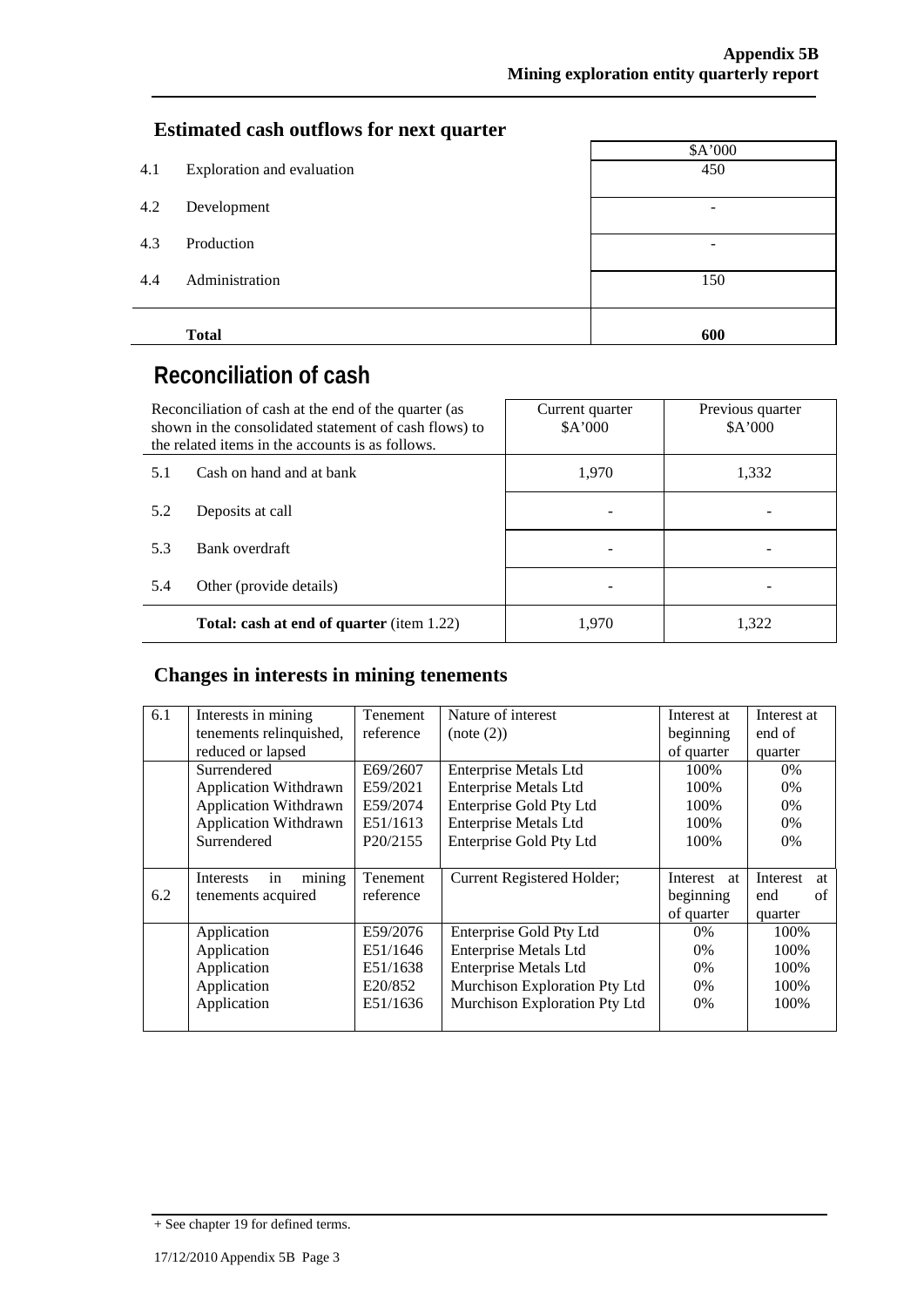#### **Issued and quoted securities at end of current quarter**

*Description includes rate of interest and any redemption or conversion rights together with prices and dates.*

|         |                                     | Total number            | Number quoted            | Issue price per<br>security (see note<br>$3)$ (cents) | Amount paid up per<br>security (see note 3)<br>(cents) |
|---------|-------------------------------------|-------------------------|--------------------------|-------------------------------------------------------|--------------------------------------------------------|
| $7.1\,$ | Preference                          |                         |                          |                                                       |                                                        |
|         | *securities(descri                  |                         |                          |                                                       |                                                        |
|         | <i>ption</i> )                      |                         |                          |                                                       |                                                        |
| 7.2     | Changes during                      |                         |                          |                                                       |                                                        |
|         | quarter                             |                         |                          |                                                       |                                                        |
|         | (a) Increases                       |                         |                          |                                                       |                                                        |
|         | through issues                      |                         |                          |                                                       |                                                        |
|         | (b) Decreases                       |                         |                          |                                                       |                                                        |
|         | through returns of<br>capital, buy- |                         |                          |                                                       |                                                        |
|         | backs,                              |                         |                          |                                                       |                                                        |
|         | redemptions                         |                         |                          |                                                       |                                                        |
| 7.3     | <sup>+</sup> Ordinary               | 265,595,776             | 265,595,776              |                                                       |                                                        |
|         | securities                          |                         |                          |                                                       |                                                        |
| 7.4     | Changes during                      |                         |                          |                                                       |                                                        |
|         | quarter                             |                         |                          |                                                       |                                                        |
|         | (a) Increases<br>through issues     | 24,000,000              | 24,000,000               | \$0.05                                                | \$0.05                                                 |
|         | (b) Decreases                       |                         |                          |                                                       |                                                        |
|         | through returns of                  |                         |                          |                                                       |                                                        |
|         | capital, buy-backs                  |                         |                          |                                                       |                                                        |
| 7.5     | <sup>+</sup> Convertible            |                         |                          |                                                       |                                                        |
|         | debt securities                     |                         |                          |                                                       |                                                        |
|         | (description)                       |                         |                          |                                                       |                                                        |
| 7.6     | Changes during                      |                         |                          |                                                       |                                                        |
|         | quarter<br>(a) Increases            |                         |                          |                                                       |                                                        |
|         | through issues                      |                         |                          |                                                       |                                                        |
|         | (b) Decreases                       |                         |                          |                                                       |                                                        |
|         | through securities                  |                         |                          |                                                       |                                                        |
|         | matured,                            |                         |                          |                                                       |                                                        |
|         | converted                           |                         |                          |                                                       |                                                        |
| 7.7     | <b>Options</b> (descripti           |                         |                          | Exercise price                                        | Expiry date                                            |
|         | on and conversion<br>factor)        | 7,600,000<br>36,000,000 | $\overline{\phantom{0}}$ | \$0.149<br>\$0.222                                    | 11 September 2015<br>12 July 2014                      |
|         |                                     | 16,975,000              | $\overline{\phantom{0}}$ | \$0.08                                                | 30 November 2016                                       |
|         |                                     | 12,000,000              | $\overline{\phantom{a}}$ | \$0.10                                                | 15 June 2016                                           |
| 7.8     | Issued during                       |                         |                          |                                                       |                                                        |
|         | quarter                             | 12,000,000              | $\overline{\phantom{a}}$ | \$0.10                                                | 15 June 2016                                           |
| 7.9     | <b>Exercised</b> during             | 1,100,000               |                          | \$0.08                                                | 30 November 2016                                       |
|         | quarter                             | 375,000                 |                          | \$0.08                                                | 30 November 2016                                       |
| 7.10    | Expired/cancelled<br>during quarter |                         |                          |                                                       |                                                        |
| 7.11    | <b>Debentures</b>                   |                         |                          |                                                       |                                                        |
|         | (totals only)                       |                         |                          |                                                       |                                                        |
| 7.12    | <b>Unsecured notes</b>              |                         |                          |                                                       |                                                        |
|         | (totals only)                       |                         |                          |                                                       |                                                        |
|         |                                     |                         |                          |                                                       |                                                        |

<sup>+</sup> See chapter 19 for defined terms.